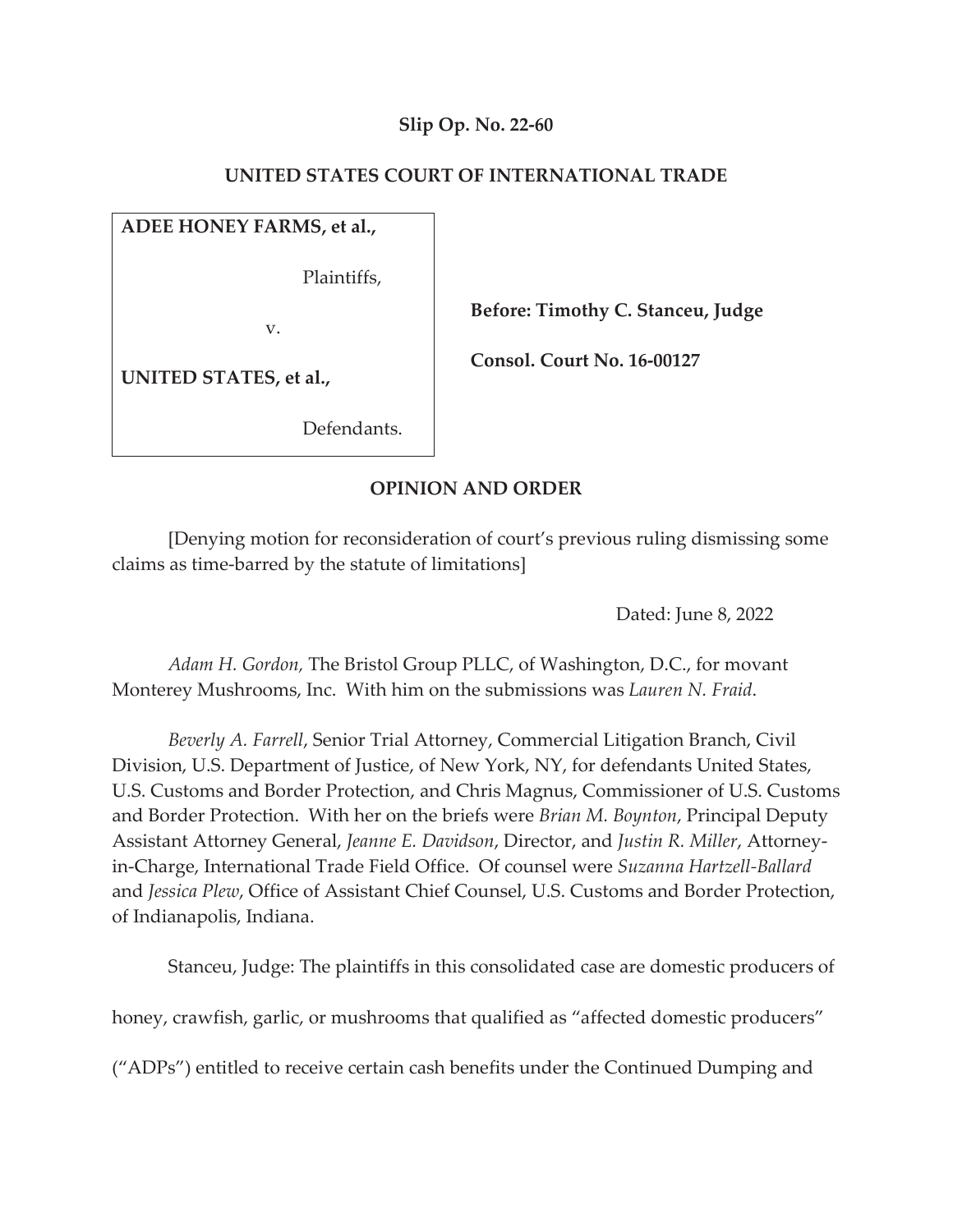Subsidy Offset Act of 2000 (the "CDSOA" or the "Byrd Amendment"), 19 U.S.C. § 1675c.1 Under the Byrd Amendment, ADPs were eligible to receive annual "continued dumping and subsidy offsets" ("distributions") resulting from duties assessed upon imported merchandise under antidumping duty ("AD") and countervailing duty ("CVD") orders.

The CDSOA directed the U.S. Customs Service (now U.S. Customs and Border Protection ("Customs" or "CBP")) to include, in the distributions made to ADPs on a fiscal-year basis, interest the government earned on assessed antidumping and countervailing duties. In this litigation, the plaintiffs claim that Customs, while including in their distributions the interest the government earned pursuant to Section 778(a) of the Tariff Act of 1930 ("Tariff Act"), 19 U.S.C. § 1677g, on underpaid antidumping and countervailing duties that was assessed at liquidation ("Section 1677g interest"), unlawfully failed to include interest collected according to Section 505(d) of the Tariff Act, 19 U.S.C. § 1505(d). This interest, which can be identified as "Section 505(d)" interest or "delinquency" interest, accrues if the importer of record or its surety is delinquent in paying the combined amount of all duties, fees, and interest that Customs determined at liquidation to be owing on the entry of imported merchandise.

<sup>&</sup>lt;sup>1</sup> All citations to the United States Code are to the 2012 edition unless otherwise noted, except for citations to the Continued Dumping and Subsidy Offset Act of 2000 ("CDSOA"), which are citations to 19 U.S.C. § 1675c as in effect prior to repeal. All citations to the Code of Federal Regulations are to the 2014 edition unless otherwise noted.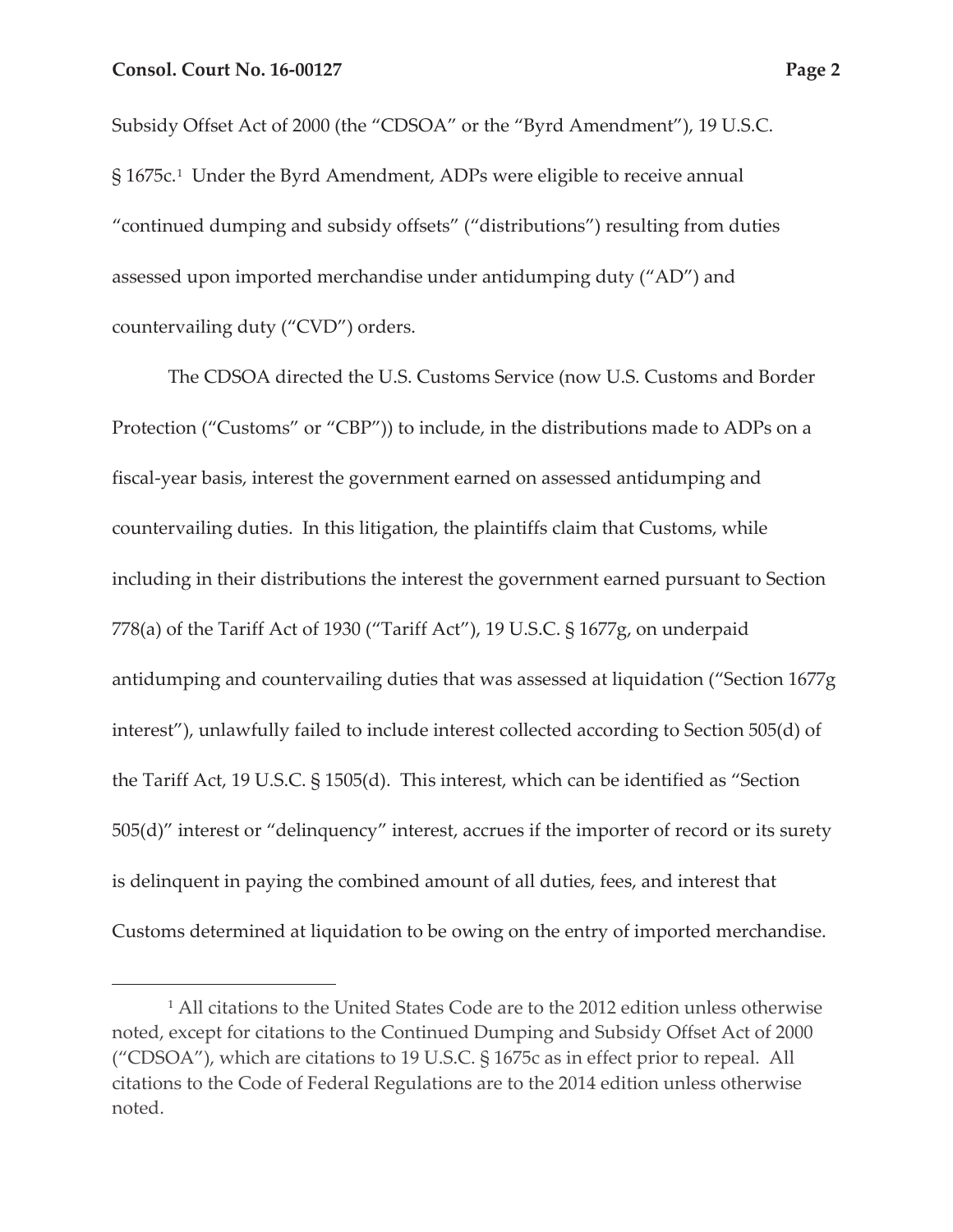Before the court is the motion of plaintiff Monterey Mushrooms, Inc. ("Monterey Mushrooms" or "Movant") for judgment on the agency record and reconsideration of a prior ruling by the court. Rule 56.1 Mot. for J. on the Agency R. (May 24, 2021), ECF No. 113 ("Movant's Br."). In this Opinion and Order, the court rules only on the portion of Monterey Mushrooms's motion that seeks reconsideration of the court's June 1, 2020 Opinion and Order, in which the court, granting in part defendants' motion to dismiss, ruled that certain claims of the plaintiffs in this consolidated action, including Monterey Mushrooms, were time-barred by the two-year statute of limitations. *See Adee Honey Farms v. United States*, 44 CIT \_\_, 450 F. Supp. 3d 1365 (2020) ("*Adee Honey Farms I*"). The court denies the motion for reconsideration, reserving its ruling on the remaining issues addressed in movant's Rule 56.1 motion.

### **I. BACKGROUND**

Background on this litigation is presented in this court's prior Opinion & Order. *See Adee Honey Farms I*, 44 CIT at \_\_, 450 F. Supp. 3d at 1367–70.

### **II. DISCUSSION**

Under USCIT Rule 54(b), "any order or other decision, . . . that adjudicates fewer than all the claims or the rights and liabilities of fewer than all the parties . . . may be revised at any time before the entry of a judgment adjudicating all the claims and all the parties' rights and liabilities." USCIT R. 54(b). Monterey Mushrooms urges reconsideration of *Adee Honey Farms I*, which dismissed as untimely under the two-year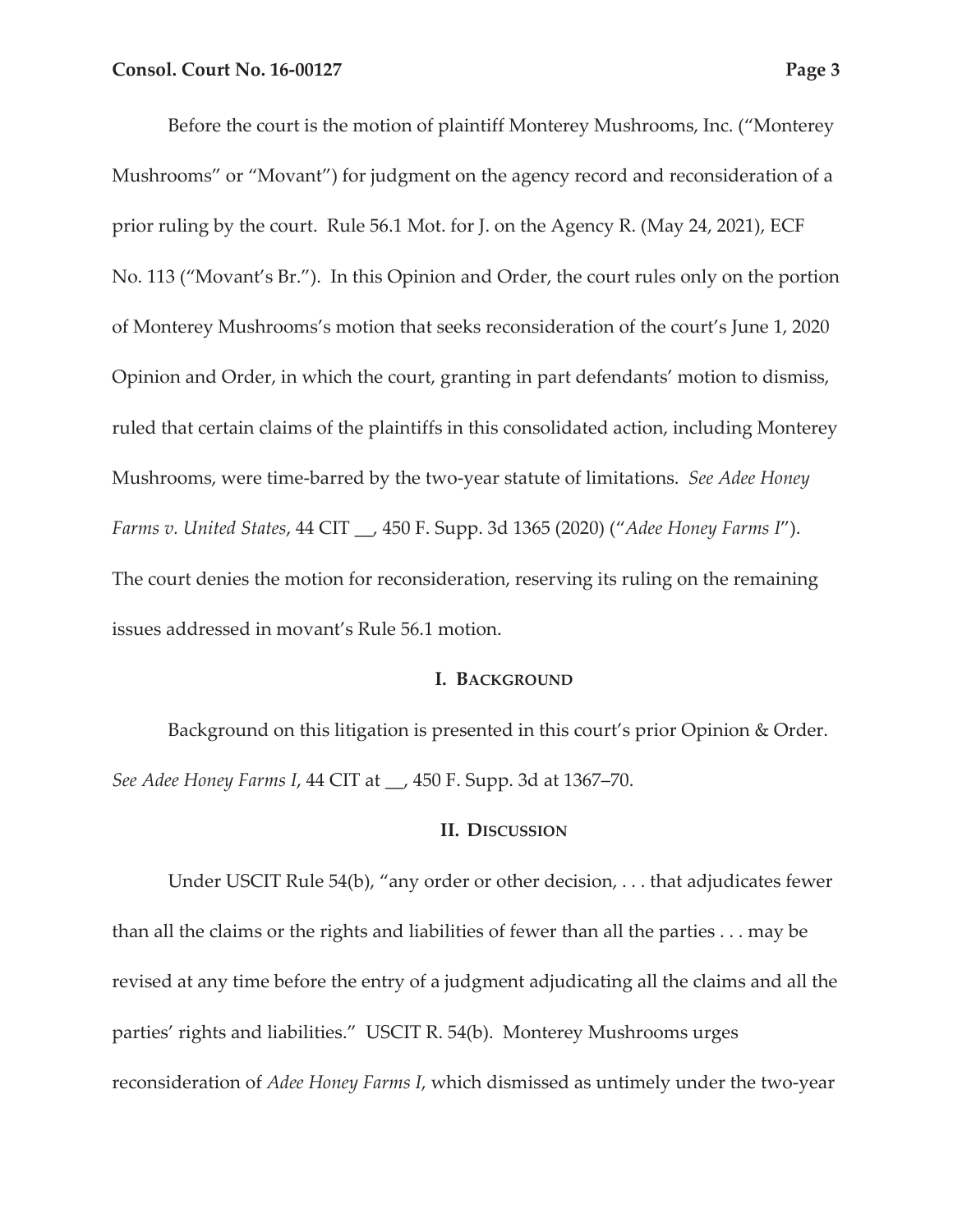statute of limitations, 28 U.S.C. § 2636(i), plaintiff's claims seeking delinquency interest on CDSOA distributions received prior to July 15, 2014. *See Adee Honey Farms I*, 44 CIT at \_\_, 450 F. Supp. 3d at 1378.

In *Adee Honey Farms I*, the court held that the "Final Rule" promulgated by Customs to implement the CDSOA, *Distribution of Continued Dumping and Subsidy Offset to Affected Domestic Producers*, 66 Fed. Reg. 48,546 (Customs Serv. Sept. 21, 2001) (codified at 19 C.F.R. §§ 159.61–159.64, 178.2 (2002)) ("*Final Rule*"), placed interested parties on notice of a decision by Customs with respect to the type of interest Customs would deposit into each "special account," where it would be available for distribution to ADPs. *Adee Honey Farms I*, 44 CIT at \_\_, 450 F. Supp. 3d at 1373 ("The court concludes that 19 C.F.R. § 159.64(e), when read together with the preamble language that pertained to it, provided adequate notice of the agency's decision that no type of interest other than Section 1677g interest would be deposited into the special accounts for distribution to ADPs."). As a result, the court held, the only timely claims of the plaintiffs were those relating to the application of the Final Rule to their individual CDSOA distributions occurring during the two years prior to their instituting their actions. *Id*., 44 CIT at \_\_, 450 F. Supp. 3d at 1377 ("Therefore, those of their claims that accrued during the two-year period prior to commencement of their actions on July 15, 2016 are timely, and those of their claims that accrued prior to that two-year period are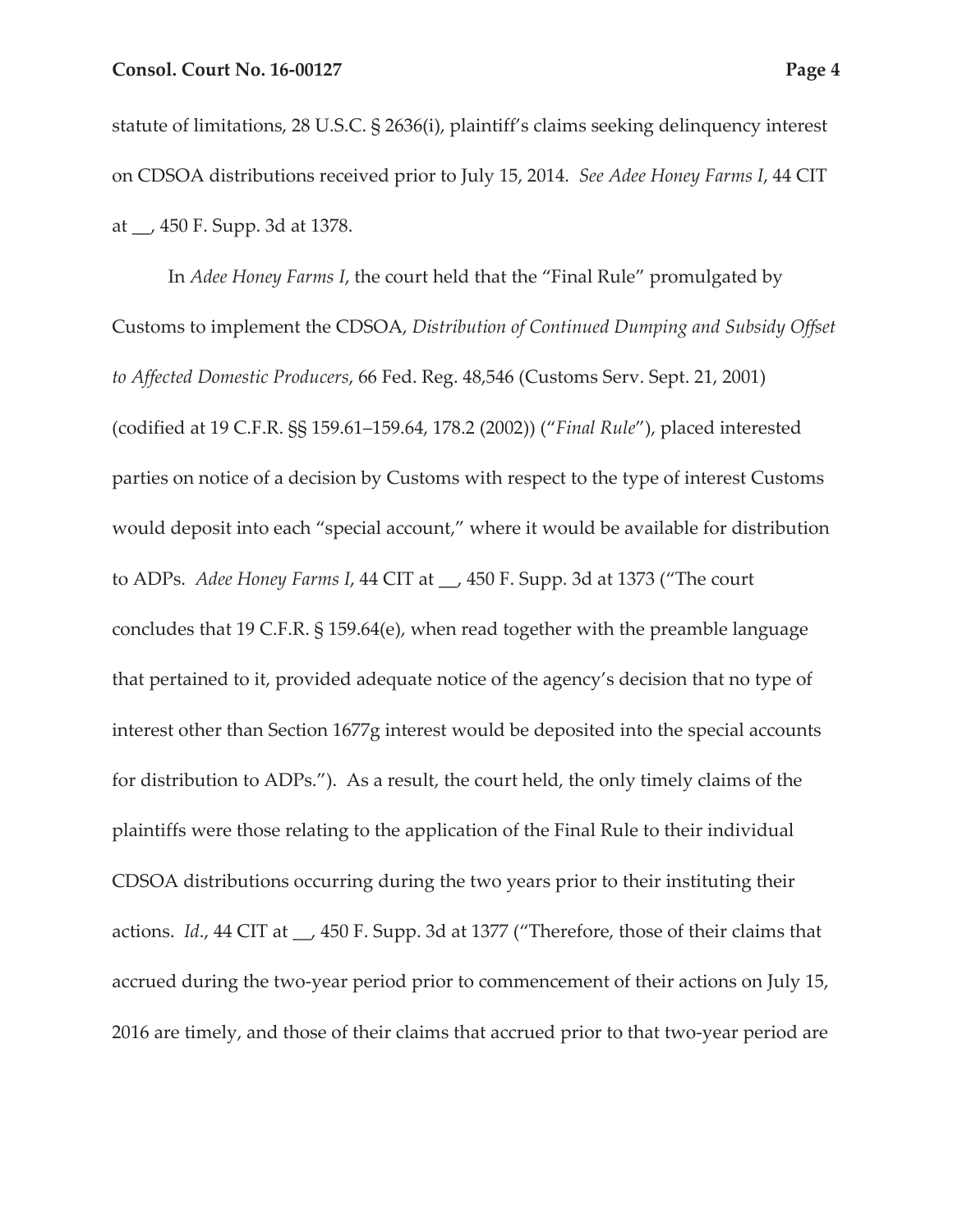not."). As a consequence, the court dismissed as time-barred plaintiffs' claims seeking delinquency interest on any CDSOA distributions received prior to July 15, 2014.

In moving for reconsideration of the court's ruling in *Adee Honey Farms*, Monterey Mushrooms argues that the court should reverse its decision to dismiss the earlier claims. Movant's Br. 29–32. Movant argues that "the administrative record ... was first made available on August 6, 2020, more than two months after the Court issued the Order" and that "[t]he supplement to the administrative record was not filed until February 19, 2021, more than eight months after the Order was issued." *Id.* at 30 (citations omitted). According to Monterey Mushrooms, "[t]he administrative record now confirms that CBP did not announce its unlawful decision to exclude delinquency interest from CDSOA distributions, and that this was not known to Plaintiff until 2014." *Id.* at 31 (citation omitted). Movant insists that "CBP never made clear its intent to ignore its obligations under the CDSOA and to not distribute delinquency interest to ADPs, and thus, Plaintiff had no notice of such." *Id*. Citing the administrative record, Monterey Mushrooms argues that Customs "initially intended to distribute delinquency interest as the 'position of the agency,' and indeed, considered methods for such distribution." *Id*. at 30 (citation omitted). It asserts, further, that "[u]nbeknownst to Plaintiff, however, CBP changed its mind about including delinquency interest in the CDSOA distributions at some point between the publication of the proposed rule and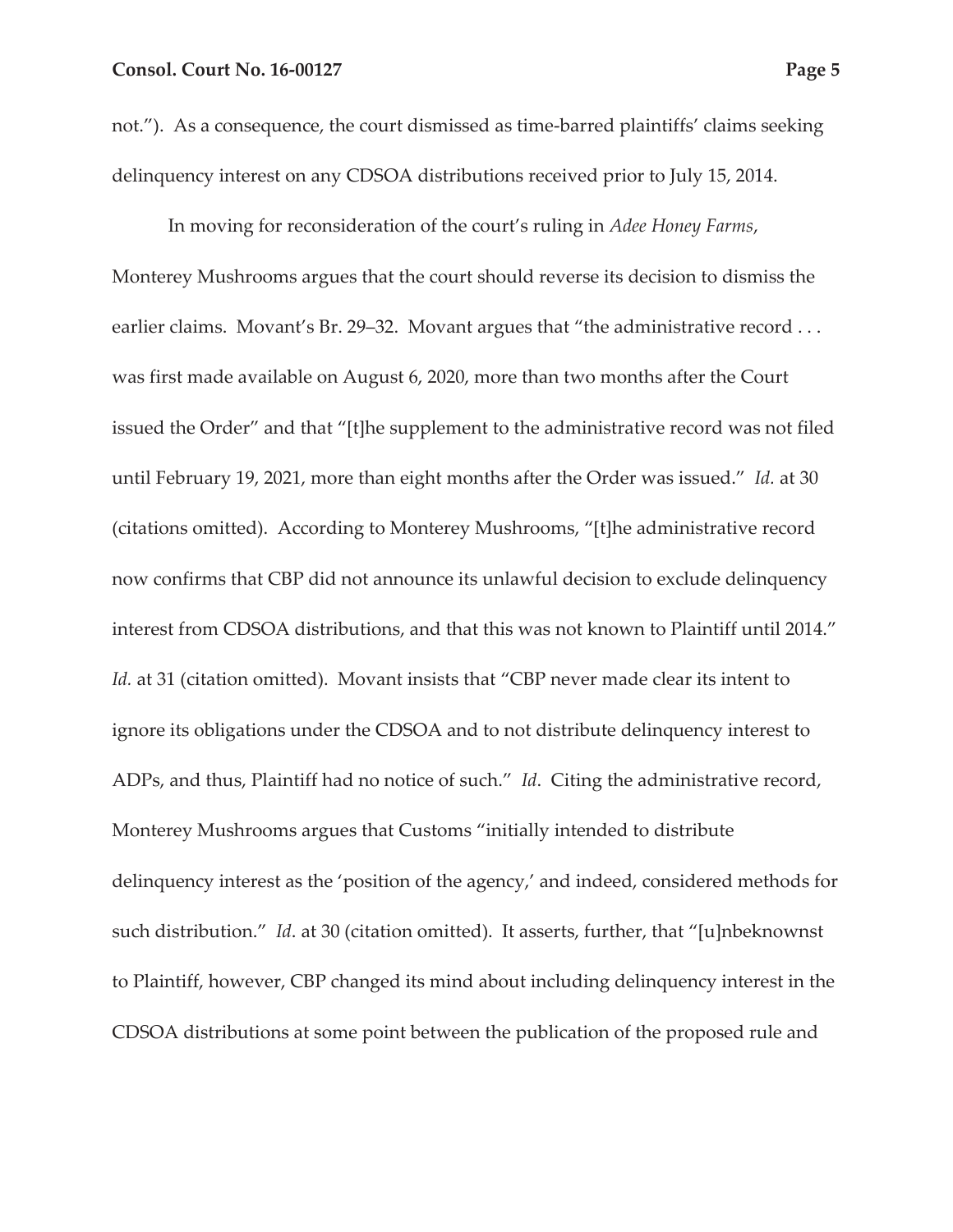the Final Rule" and that "[n]o contemporaneous reason (legal or other) has been provided for that decision." *Id*. (citations omitted).

In moving for reconsideration, Monterey Mushrooms relies mistakenly on the filing of the administrative record with the court. Reversing the decision dismissing the claims the court ruled untimely would require the court to conclude that the Final Rule did not place Monterey Mushrooms on notice of an agency decision that Monterey Mushrooms would not be receiving delinquency interest in its CDSOA distributions. Nothing in plaintiff's motion for reconsideration meaningfully addresses the issue of notice. The Final Rule provided that "statutory interest charged on antidumping and countervailing duties *at liquidation* will be transferred to the Special Account, when collected from the importer." *Final Rule*, 66 Fed. Reg. at 48,554 (emphasis added). The court reasoned that "[t]he reference to statutory interest 'charged' on antidumping and countervailing duties 'at liquidation' connotes an intent to deposit into the special accounts interest accrued under 19 U.S.C. § 1677g, which governs interest on underpaid (and overpaid) antidumping and countervailing duties that accrues up until liquidation." *Adee Honey Farms I*, 44 CIT at \_\_, 450 F. Supp. 3d at 1373. The preamble to the regulation clarified that "only interest charged on antidumping and countervailing duty funds themselves, pursuant to the express authority in 19 U.S.C. § 1677g, will be transferred to the special accounts and be made available for distribution under the CDSOA." *Final Rule*, 66 Fed. Reg. at 48,550.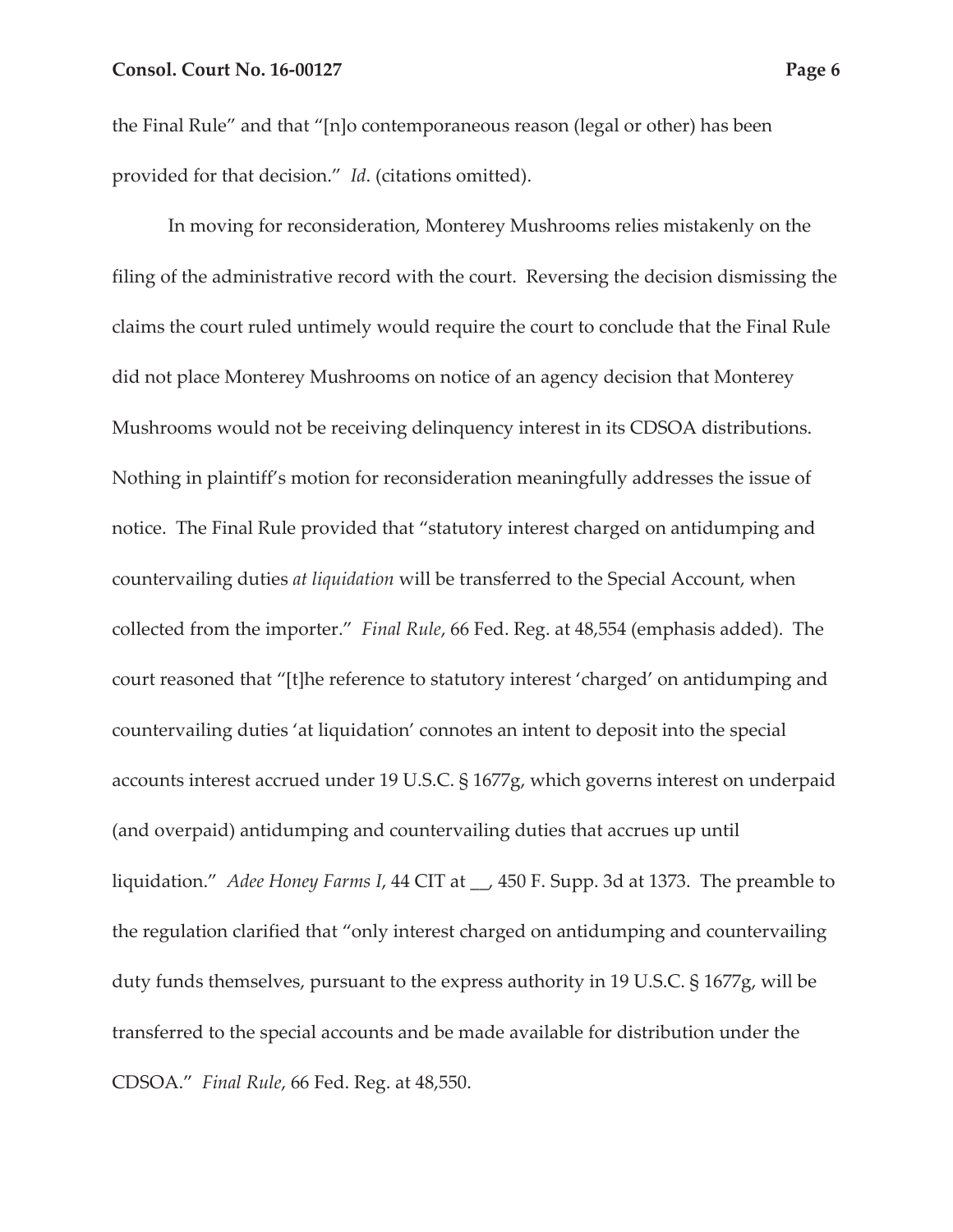Monterey Mushrooms has not convinced the court that the ruling in *Adee Honey Farms I* was incorrect. After citing generally to the administrative record and a supplement to it, Monterey Mushrooms argues that "neither the administrative record nor the supplement to the administrative record contains any support for the agency's interpretation that the CDSOA does not require that delinquency interest be distributed to ADPs." Movant's Br. 30. This argument misses the point. The question is not whether the administrative record supported the CBP's interpretation of the CDSOA, but whether the Final Rule gave notice to interested parties that Customs had reached a decision on the type or types of interest it would deposit into the special accounts and distribute to ADPs.

In support of its argument that the Final Rule did not place it on notice of CBP's decision on interest, Monterey Mushrooms also argues that "'{t}he question is whether the notice was adequate to afford interested parties a reasonable opportunity to participate in the rulemaking process.'" *Id*. at 32 (quoting *MCI Telecomms. Corp. v. F.C.C.*, 57 F.3d 1136, 1142 (D.C. Cir. 1995) (internal quotation marks and citations omitted)). According to plaintiff, "no such notice was afforded to interested parties, including Plaintiff, who had no opportunity to review and comment on the critical preamble language, which did not appear until the final rule was published." *Id.* This argument is also misguided. The "notice" issue pertaining to accrual of claims for purposes of the statute of limitations is whether the September 21, 2001 Federal Register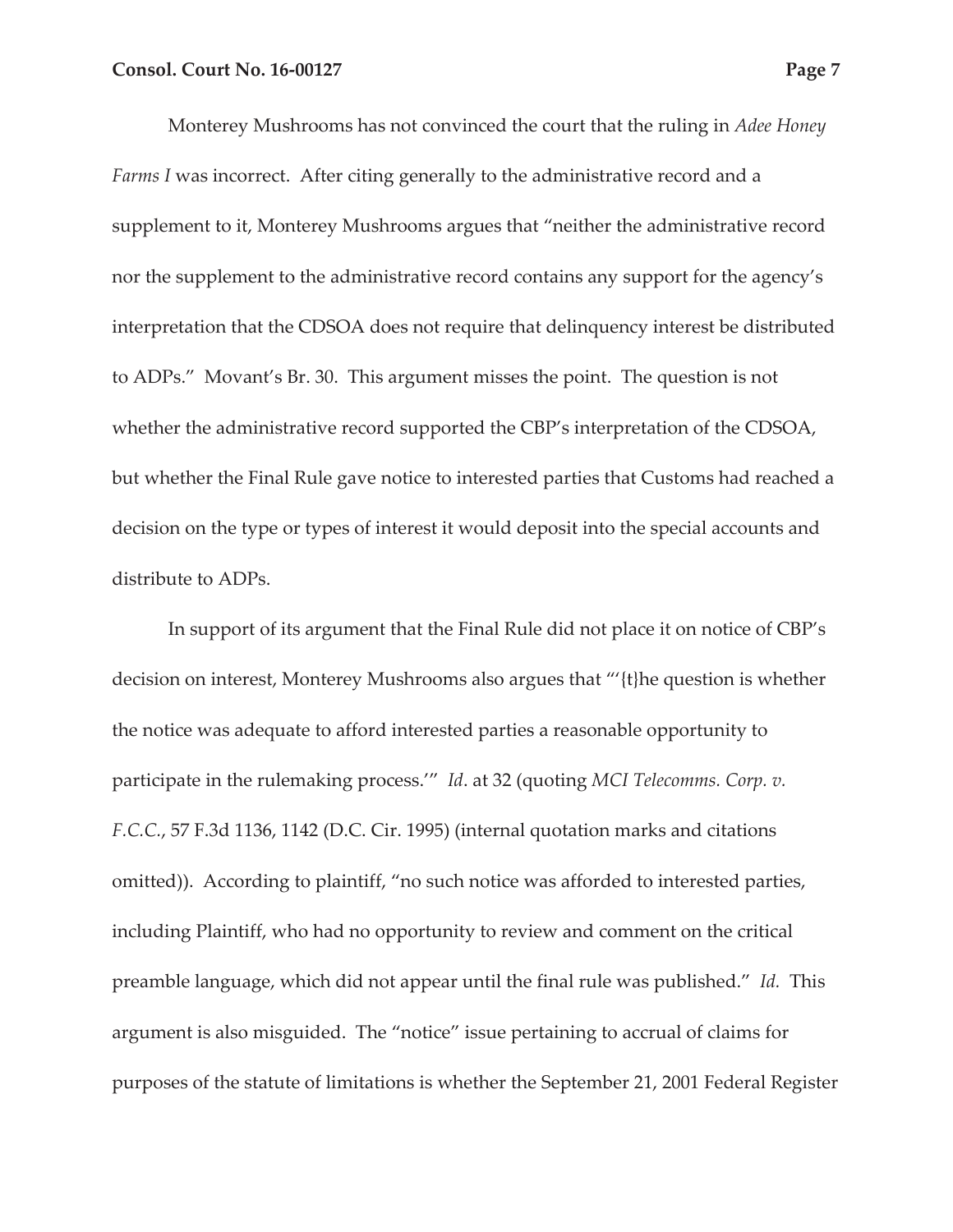notice comprising the Final Rule (which contained Section 159.64(e) and the preamble), adequately informed prospective plaintiffs of the agency's decision. That the preamble language did not appear until the publication of the Final Rule has no bearing on that issue.

Finally, Monterey Mushrooms argues that the court's decision in *Adee Honey Farms I* was incorrect because "it appears that the real reason underlying CBP's decision was not a legal one, but rather rooted in 'technological limitations' of the agency's internal systems," and because "the Court could not have considered information that was only divulged by CBP months after the Court rendered its decision." Movant's Br. 32 (citation omitted). This argument is irrelevant. What was relevant to the issue of the timeliness of the claims was not *why*, but *whether*, Customs announced in the Final Rule a decision to limit the interest it would deposit and distribute to the interest accruing to the government according to 19 U.S.C. § 1677g.

#### **III. CONCLUSION**

Monterey Mushrooms has not put forth a valid reason why the court should vacate or modify the decision reached in *Adee Honey Farms I* to dismiss the claims determined to be untimely. Therefore, upon considering plaintiff's motion for reconsideration, all submissions made herein, and upon due diligence, it is hereby